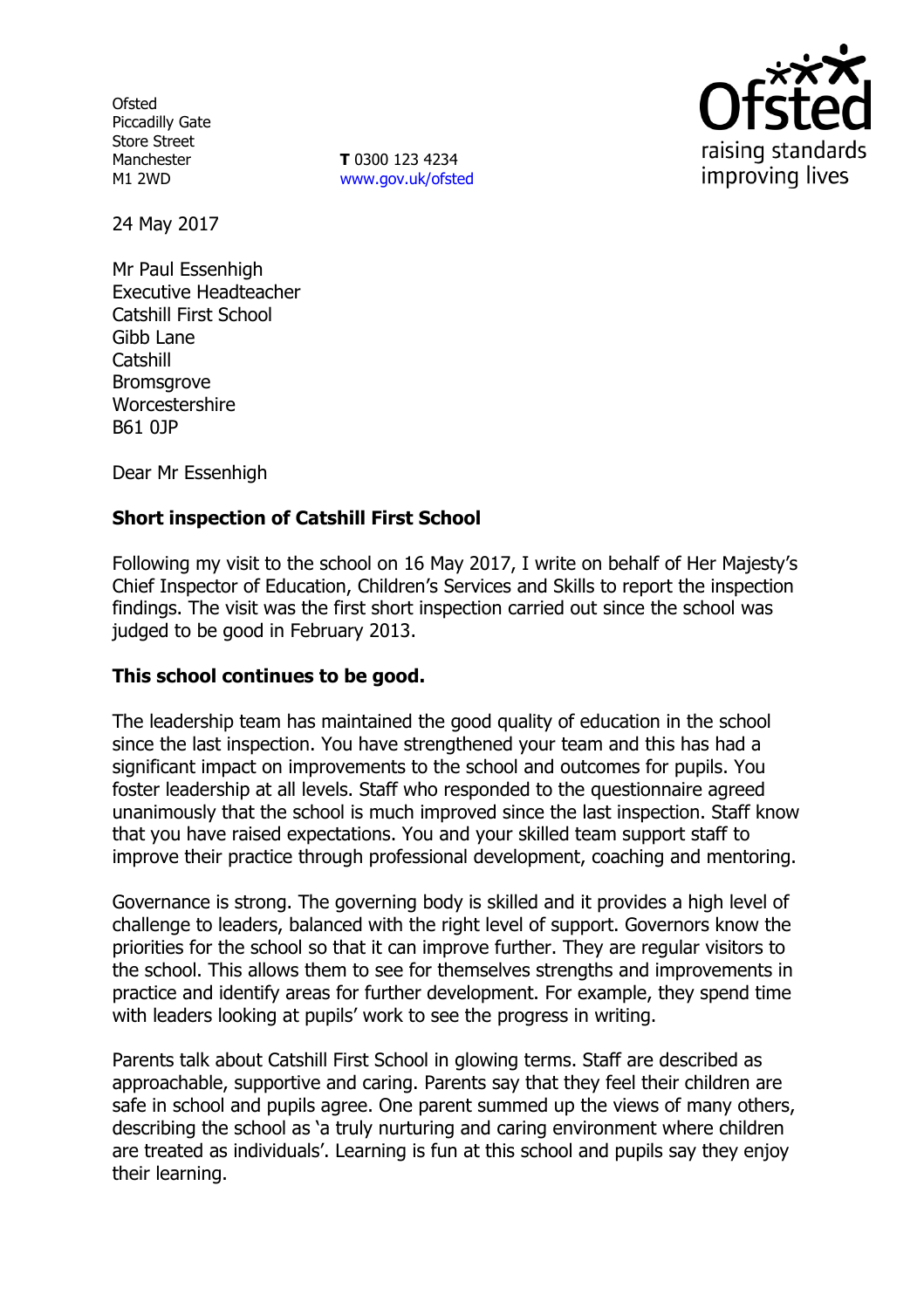

Since the last inspection, leaders have continued to focus on speeding up pupils' progress in writing. You and your team have introduced a range of different ways to help pupils develop their skills in writing. This is now having an impact on the quality of written work across the school. As a result, leaders are seeing better progress in writing overall.

The second area of focus since the last inspection has been on making sure that teaching extends or deepens pupils' knowledge and understanding. Leaders have worked with determination to make sure that standards of teaching have improved. This has resulted in better outcomes for pupils. At the end of Year 2 in 2016, a higher-than-average proportion of pupils achieved standards of greater depth in reading, writing and mathematics. However, this achievement is not yet consistent for all groups of pupils. While disadvantaged pupils achieved standards of greater depth in line with similar groups nationally, fewer pupils did as well in mathematics. In writing, no disadvantaged pupils achieved greater depth in their learning.

As standards in teaching have improved since the last inspection, so has teachers' questioning of pupils to check their understanding. This means that teachers and other adults are better at making sure that learning is matched to pupils' abilities. The inspector saw staff questioning pupils skilfully across all year groups. For example, adults asked children in the Reception class to describe their superminibeasts they had created. This allowed adults to check children's understanding of words they were using, such as camouflage. In another lesson, pupils in key stage 2 had to analyse a teacher's piece of writing. They were able to identify correct use of punctuation and grammar, and correct spelling mistakes.

## **Safeguarding is effective.**

You and your team put children and pupils first. Pupils told the inspector that they feel safe at school and this view is shared by parents and staff. Leaders' high standards of safeguarding practice are woven into daily routines. Pupils' safety is a priority, shared by everyone at Catshill First School.

Governors and leaders understand their statutory responsibilities. They make sure that staff receive regular safeguarding training to help them support pupils well. New members of staff are trained in a timely way and visitors receive clear information about their role in keeping pupils safe. Adults are in no doubt about how to report any concerns about pupils, should they have them. The designated safeguarding lead and the team of deputies make sure that case files are well maintained, and referrals are made in a timely way. Your recording systems show how you follow up decisions made by outside agencies tenaciously if you do not believe decisions have been made in the child's best interests.

The school site is safe and secure and welfare requirements are met in the early years foundation stage. Pupils are confident in talking about how they keep themselves safe. This includes keeping gates locked in the school and looking after themselves when using the internet. All pupils have to sign an acceptable use policy for using the internet. This means that pupils understand internet safety rules. Pupil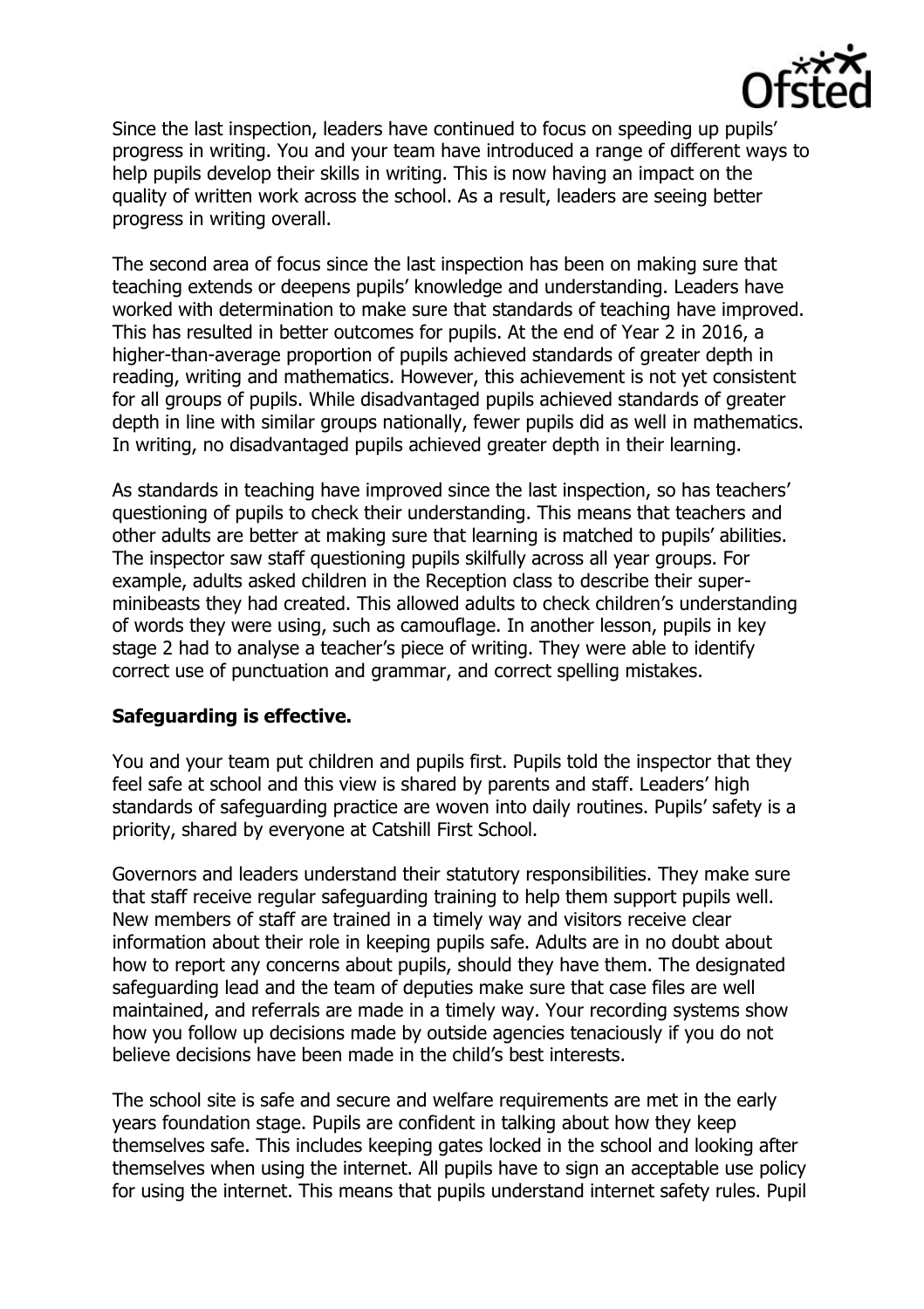

representatives from the values council were able to talk about possible dangers when using social media. Even though the group to whom the inspector talked said they did not use the internet without supervision, they recognised the risks and could talk about what they would do to keep themselves safe.

# **Inspection findings**

- Leaders' in-depth analysis of previous outcomes for groups of pupils has enabled them to target support and tailor interventions. Leaders are making sure that differences in performance between groups of pupils are being diminished. Leaders have identified, through their own accurate self-evaluation of the school, that the previous performance of boys and disadvantaged pupils has not been as good as that of other groups in writing. Staff also have a clear understanding of the historical difference in performance of these two groups of pupils. They make sure that they tailor their planning and teaching to address this.
- As a result of these actions, leaders have transformed the approach to writing in school. Opportunities to write begin as soon as children start school. Nursery and Reception class staff provide varied and frequent opportunities for children to practise their writing skills. These skills are further supported by pupils' confident use of their phonic skills. For example, children were talking about their superminibeasts, then writing down the adjectives they were using to describe them. They were confident to attempt to spell words such as symmetrical. Older pupils are given frequent opportunities to write at length and are expected to check that they maintain standards of punctuation and grammar in their work. The inspector saw pupils in key stage 2 reviewing each other's writing to suggest improvements, before developing their own stories further using an exciting range of vocabulary.
- Leaders' rigorous monitoring systems enable them to identify where practice in the teaching of writing may be less consistent. Leaders observe teachers regularly, carry out learning walks and look at pupils' work in their books. Leaders recognise that while teaching has improved overall, some inconsistencies still remain. For example, pupils are sometimes not being challenged enough to deepen their learning.
- Current progress information shows that these approaches are having a positive impact on standards in writing for groups of pupils. Disadvantaged pupils are now outperforming non-disadvantaged pupils in writing in Years 1 and 3. In Reception and Year 2, the gaps are closing rapidly for boys and disadvantaged pupils. There is still work to be done on closing the gap for boys' writing in Year 1 and boys and disadvantaged pupils in Year 4. Leaders know this and continue to take steps to address these gaps.
- Leaders have introduced pupil progress meetings this academic year. These allow leaders and staff to have robust discussions about pupils' learning and development. These conversations also take into account pupils' social and emotional development, their behaviour and level of attendance. This information provides an accurate picture of any additional support from which individual pupils may benefit. Two leaders are trained local authority moderators which enables them to make sure that judgements about pupils' achievements are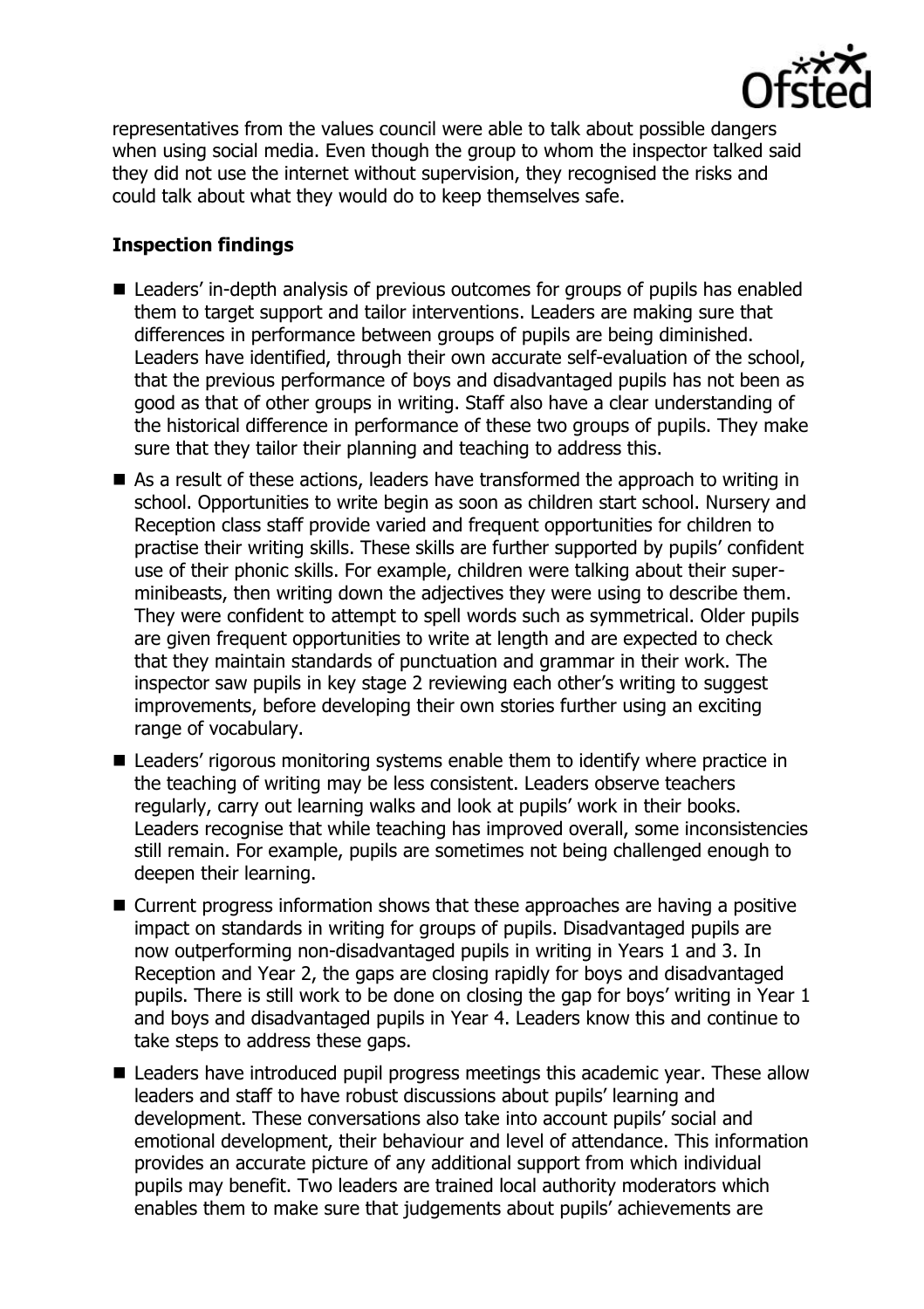checked and compared with work of a similar standard. As a result of this approach, pupils are now receiving the right level of support they need to help them move on to their next steps of learning. Leaders know that there is a high level of mobility at Catshill First School and pupils move in and out of the area at different times of the year. Yet this is a school where excuses are not accepted. Your expectation of high standards is clear. While staff know that some pupils will come to school with gaps in their learning, pupil progress meetings focus everyone on making sure that these gaps are addressed quickly.

- Leaders, including the early years leader, assess children accurately on entry to school. Children enter the early years from a range of different starting points and teachers make sure that they know what children can do and what their next steps of learning are. The rich variety of indoor and outdoor learning activities in Nursery and Reception, including the 'imagination station' cover all areas of the early years foundation stage curriculum. Children are proud of their work and are keen to talk about their learning. They show a good level of resilience when taking part in activities, seeing them through from beginning to end. The staff in the early years know the children well and the early years leader makes sure that children who are on track to exceed their early learning goals are given even more challenge in their learning. Staff design activities to engage all children, including the high proportion of boys who are currently in Reception.
- Leaders and governors make sure that the high proportion of disadvantaged pupils who attend Catshill First School are supported well. Leaders and governors are using pupil premium funding effectively to make sure that this large group of pupils is given the right support. This includes nurturing support and interventions to help them with their learning. Leaders use accurate assessment information to identify particular year groups which may need more support, or specific curriculum areas which need extra attention. For example, the school's summer reading challenge revealed that fewer disadvantaged pupils were reading books than their non-disadvantaged peers. Leaders took the opportunity to arrange regular visits for pupils and parents to Catshill Middle School's library. They were also able to visit a bookshop on behalf of the library to buy extra library books for pupils to read. As a result, disadvantaged pupils are now more engaged in reading.
- **Progress is now improving rapidly for disadvantaged pupils. Disadvantaged pupils** are now outperforming non-disadvantaged pupils in mathematics in Year 1, and in Year 2, gaps in reading, writing and mathematics are closing. In Year 3, disadvantaged pupils are outperforming non-disadvantaged pupils in reading, writing and mathematics. This is also the case for Year 4 pupils in mathematics. However, not enough disadvantaged pupils achieve greater depth in their learning.
- Over a quarter of disadvantaged pupils require additional support for their special educational needs and/or disabilities. Progress meetings have coordinated all support for pupils, including those with additional needs. Leaders have worked closely with a local teaching alliance school to source additional training support for staff and advice about pupils who have special educational needs and/or disabilities. As a result, pupils receive personalised support appropriate to their needs. Progress information shows that the majority of these pupils are making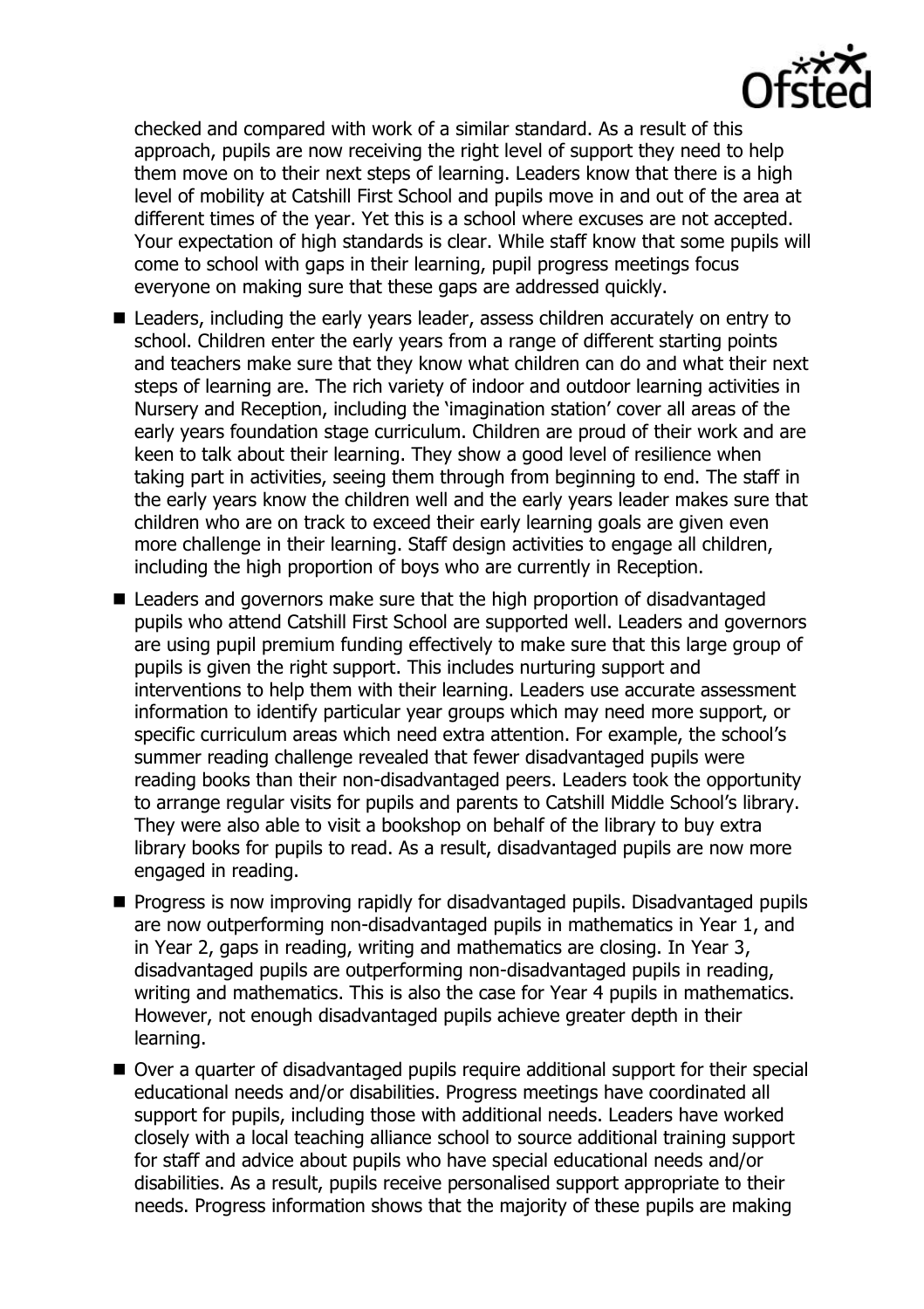

accelerated progress or are achieving age-related expectations.

■ All staff work together to promote regular attendance at school. Leaders recognise that current rates of attendance are still not as high as they would like them to be. All staff work hard to encourage pupils to attend regularly by providing engaging lessons and extra-curricular activities. When pupils are not in school, staff follow up absences swiftly. Steps taken to improve attendance include home visits, targeted breakfast clubs, celebrating good attendance in letters home and taking more serious action including school penalty notices. Support from the local authority to address these issues has been lacking in the past, but a newly appointed education welfare officer is now engaging with the school to provide extra support and challenge.

## **Next steps for the school**

Leaders and those responsible for governance should ensure that:

- recent improvements in progress for disadvantaged pupils are continued and sustained so that this group achieve outcomes in line with age-related expectations
- $\blacksquare$  the quality of teaching is improved further so that pupils are challenged consistently to achieve greater depth in their learning
- $\blacksquare$  they continue the drive to improve attendance so that the school's overall figure is in line with the national average.

I am copying this letter to the chair of the governing body, the regional schools commissioner and the director of children's services for Worcestershire. This letter will be published on the Ofsted website.

Yours sincerely

Deb Jenkins **Her Majesty's Inspector**

## **Information about the inspection**

I met with you and your leadership team to discuss progress since the last inspection, your school's self-evaluation, development plan and agree key lines of enquiry. In order to explore these areas further, I:

- $\blacksquare$  met with the safeguarding manager and members of the governing body
- met with the school's business manager to review the school's single central record, including sampling of personnel files
- $\blacksquare$  met with parents at the beginning of the school day to discuss their views of the school, reviewed the 18 free-text responses to the online parent survey, one